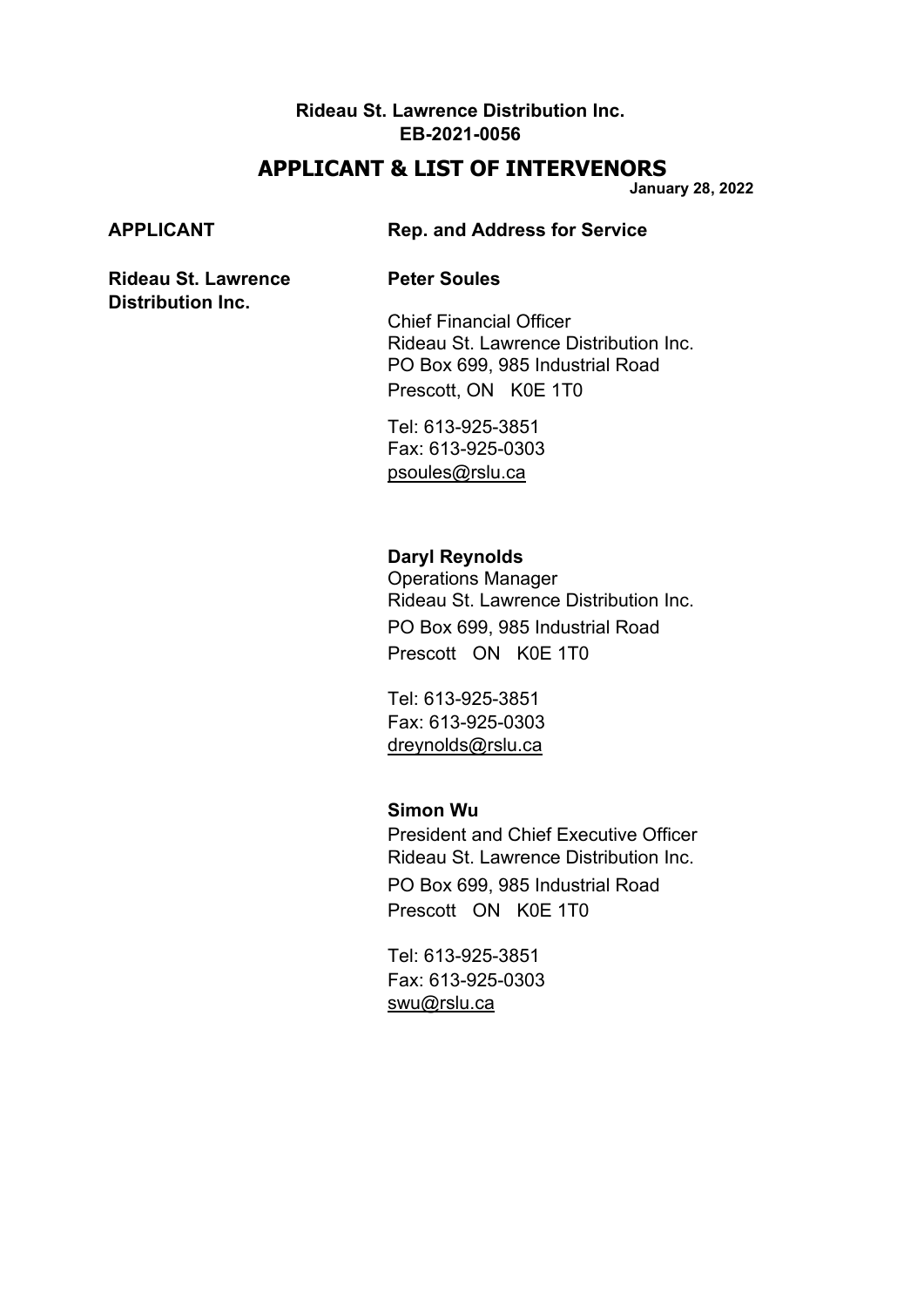### **Rideau St. Lawrence Distribution Inc. EB-2021-0056**

# **APPLICANT & LIST OF INTERVENORS**

**January 28, 2022**

| <b>INTERVENORS</b>             | <b>Rep. and Address for Service</b>                                                                                                                                                                                                                   |
|--------------------------------|-------------------------------------------------------------------------------------------------------------------------------------------------------------------------------------------------------------------------------------------------------|
| <b>School Energy Coalition</b> | <b>Ted Doherty</b><br><b>Executive Director</b><br><b>Ontario Education Services Corporation</b><br>c/o Ontario Public School Boards Association<br>439 University Avenue, Suite 1850<br>Toronto ON M5G 1Y8<br>Tel: 416-340-2540<br>SEC@oesc-cseo.org |
|                                | <b>Fred Zheng</b><br>Associate Lawyer<br><b>Shepherd Rubenstein Professional Corporation</b><br>2200 Yonge Street, Suite 1302<br>Toronto ON M4S 2C6<br>Tel: 416-483-0114<br>fred@shepherdrubenstein.com                                               |
|                                | <b>Mark Rubenstein</b><br>Counsel<br><b>Shepherd Rubenstein Professional Corporation</b>                                                                                                                                                              |

2200 Yonge Street, Suite 1302 Toronto ON M4S 2C6 Tel: 647-483-0113 Fax: 416-483-3305 [mark@shepherdrubenstein.com](mailto:mark@shepherdrubenstein.com)

**Vulnerable Energy John Lawford Consumers Coalition**

Counsel Public Interest Advocacy Centre One Nicholas Street Suite 1204 Ottawa ON K1N 7B7 Tel: 613-562-4002 Ext: 125 [jlawford@piac.ca](mailto:jlawford@piac.ca)